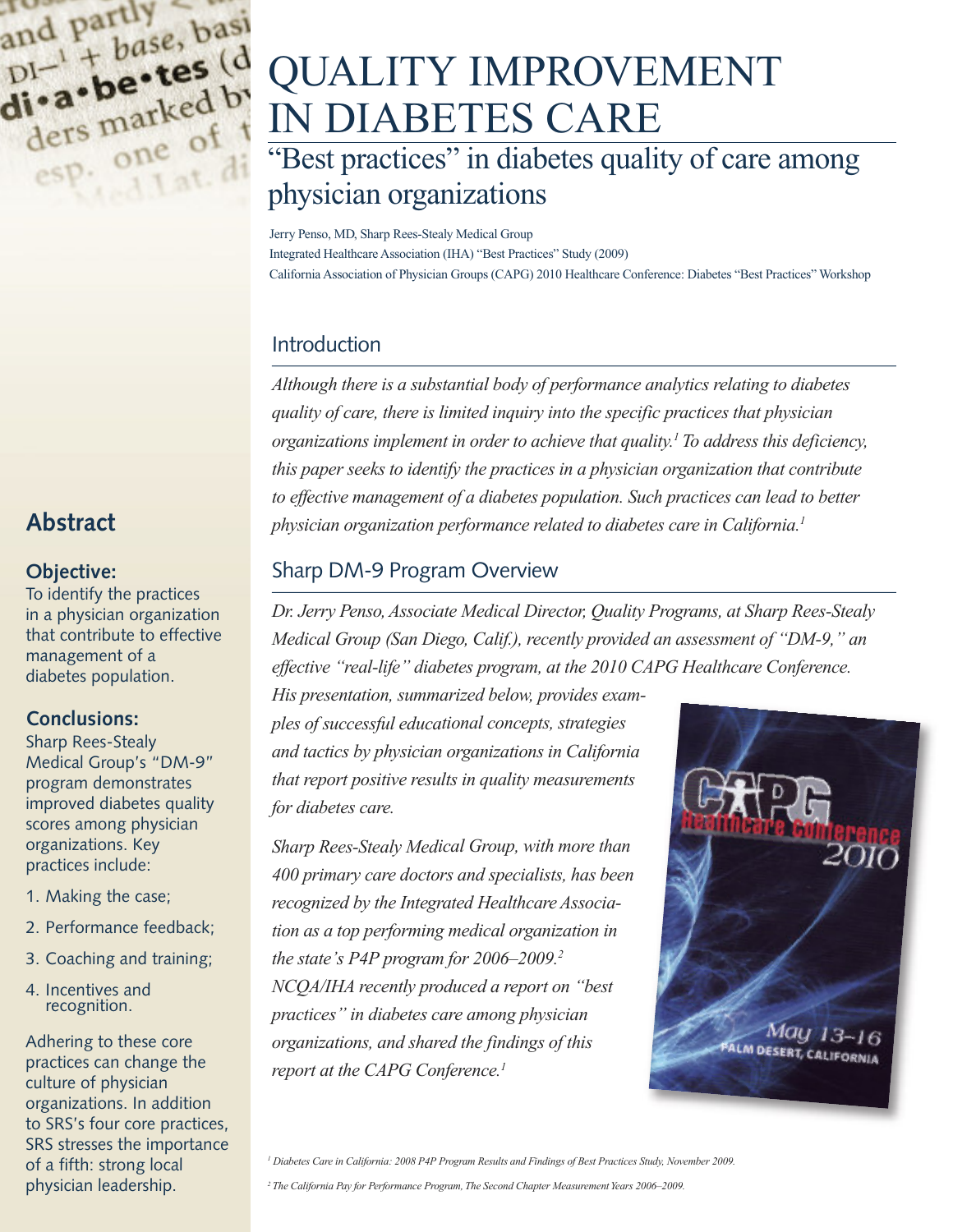## Sharp DM-9 Program: Results and Discussion

Sharp calls their program "DM-9," after that portion of their HMO/PPO patient population whose HBA1c control levels were >9.0%. The achievements of the DM-9 program were concentrated in clinical measures, but they could just as easily have translated to the patient experience:



<100mg/dL LDL PATIENT PERCENT3

#### 0% 16% 32% 48% 64% Percentage of Patients Baseline 1 Year 52% 62% 19% Improvement within 1 year



#### <130/<80 mmHg PATIENT PERCENT3

#### v **HBA1c Level Patient Share**

In the first year of the project, the Sharp registry included 15,500 patients with diabetes, 12% of whom had HBA1c levels >9.0%. By year two, the percentage had dropped to 9%; by the third year, the percentage fell to 5.5%. The most recent share was 5.3%.

#### v **LDL Control**

Sharp likewise sought to address LDL control for HMO/PPO patients with diabetes or ischemic vascular disease. **The percentage of patients who achieved target LDL control grew by 19% in one year.**

<sup>n</sup> Sharp credits the improvement to the teamwork of quality department and nursing operations personnel, along with physicians, all of whom understood their role and knew from monthly feedback if it was working.

## v **Blood Pressure**

### **Sharp's newest project, blood pressure, shows positive results:**

- <sup>n</sup> The project started at one site at a baseline of 41% of patients with systolic blood pressure <130 mmHg or diastolic blood pressure  $<80$  mmHg.
- <sup>n</sup> Within four months of the project's initiation, the percentage bumped up to 55%.
- $\blacksquare$  The goal is 60% of patients; this has yet to be achieved. The program is expanding to the other Sharp Rees-Stealy sites.

™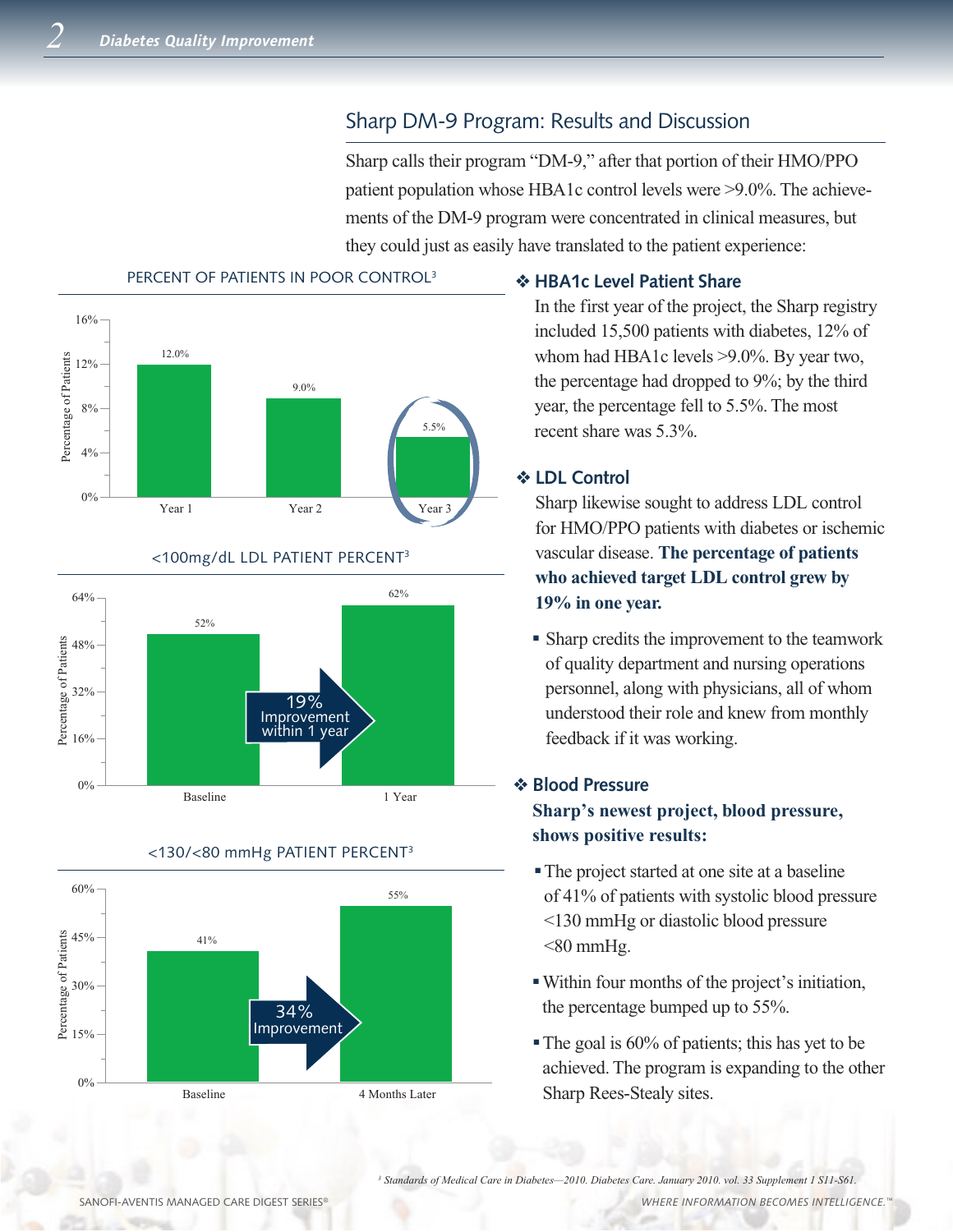## DM-9 Philosophy, Strategy and Tactics for Diabetes Quality Improvement

*Physician Leadership:* In addition to SRS's four core practices of effective diabetes care, the DM-9 program stresses the importance of a fifth: strong local physician leadership. Sharp Rees-Stealy has a designated physician leader at every one of its 18 San Diego County sites.

*Making the Case:* The first, most important step that leads to better results in changing our culture and outcomes is "making the case":

- <sup>n</sup> Approach the physician organization in a way that resonates with physicians, administrative leaders and staff—otherwise, it won't work.
- <sup>n</sup> Develop a 30-second elevator speech: "We are focusing on BP at Sharp, getting 60% of our patients at <130 mmHg or <80 mmHg. Right now, we are at 40% of patients. The reason we are doing this is because even a small decrease in BP can dramatically reduce the risk of heart disease, stroke and even death." Keep a positive attitude and an open mind among the staff. Provide very specific guidance.
- **Performance Feedback:** Sharp keeps groups informed about exactly how they are doing, by site and by individual physician: What percent of patients is in the >9.0% "red zone," what percent is in the 7.1–9.0% "yellow zone," and what percent is in the  $\leq 7.0\%$  "green zone." Name names, and hand them out to everybody: physicians, nurses, even administrative staff. Everyone gets the report once a month.
	- This fosters friendly peer-pressure. But it is also a way of making transparent everything that is going on and where it is going, thus creating a "new norm."



*Pictured: L-R, Michael W. Murphy, President and CEO, Sharp HealthCare; Jorge Pelayo-Garcia, MD, a Physician Site Leader for Diabetes Management; Donald C. Balfour III, MD, President and Medical Director, Sharp Rees-Stealy Medical Group. Dr. Pelayo-Garcia received the Pillar award for Quality in front of 18,000 Sharp HealthCare employees.*

#### DM-9 PHILOSOPHY, STRATEGY AND TACTICS FOR DIABETES EDUCATION





• They used the histogram to focus their argument on the group of patients who were doing better, which shifted the curve to the left.

that initially formed a bell-shaped curve.

## • Sharp used Health Information Technology (HIT) to make the



#### LDL CONTROL LEVELS, BY NUMBER OF PATIENTS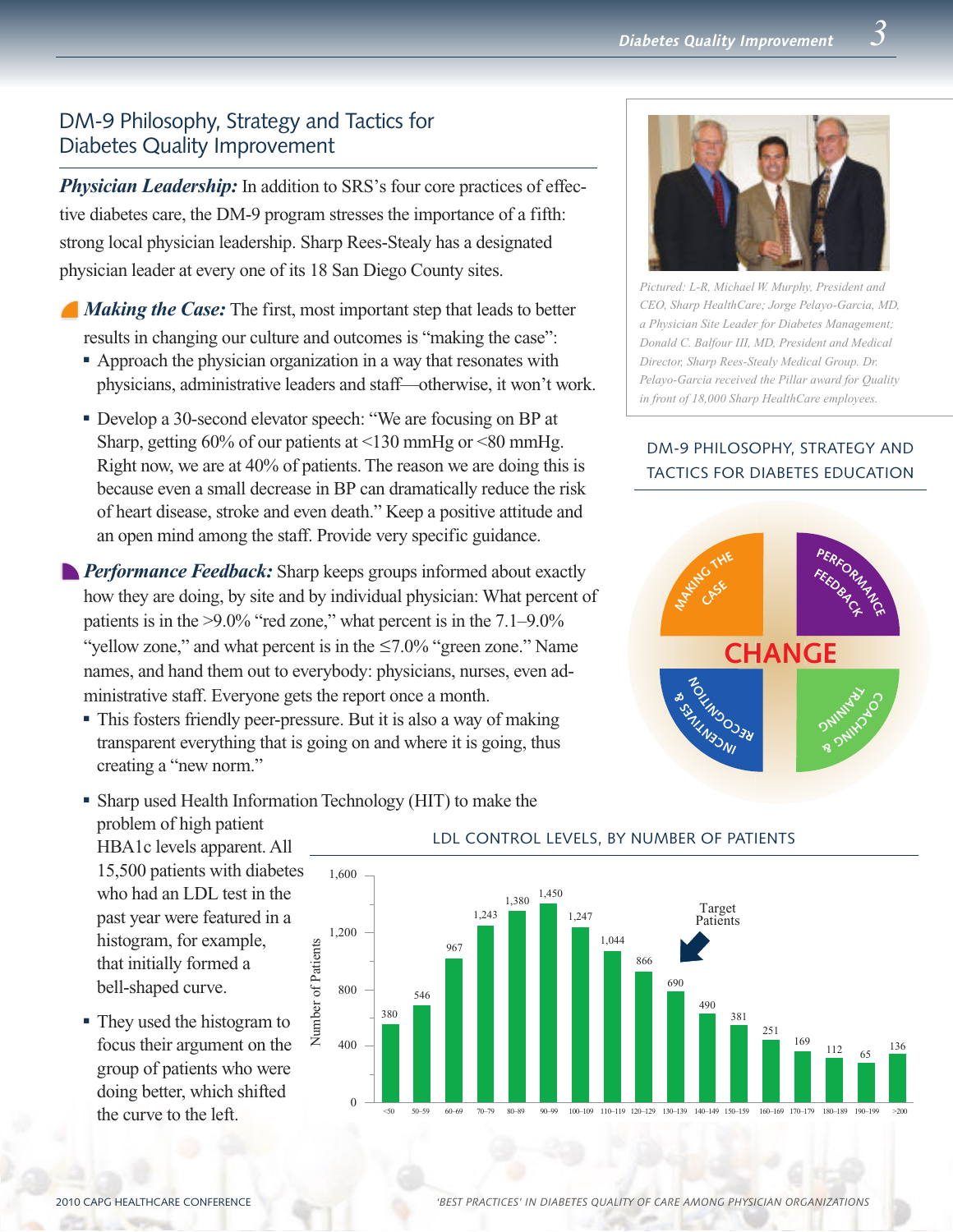## DM-9 Philosophy, Strategy and Tactics for Diabetes Quality Improvement *(continued)*

*Coaching and Training:* Have the right processes in place. DM-9 focused on plan visits: before, during and after the visit. Why? Patients typically spend, say, two hours during a physician office visit a year, but 9,000 hours on their own outside the visit. So Sharp changed the health care system to focus on before and after the visits. If you don't contact patients during these periods, the chances of behavior change are reduced. Think about it: it's hard to get to >9.0%. Patients are not watching their diet; they are not exercising. What are we going to do to influence their behavior?

• *Pre-Visit:* Sharp found that many >9.0% patients had not had appointments in one to four months. Get them an appointment! It is an easy fix. A third of these patients did not even have appointments on the books. Sharp provided a list of >9.0% patients who had not recently had appointments to the receptionists, then gave them a script. The receptionists then phoned these patients a week ahead to alert them of their upcoming visit, then asked if they had their labs. They encouraged the patients to bring a list of their medications to their appointment. This practice dramatically reduced no-shows. Sharp called this a "touch point": remind patients of what is really important.



#### DIABETES CONTROL — PLANNED VISITS

- **During the Visit:** They provided handouts to patients to let them know what their HBA1c levels were. Many of the patients did not understand what an HBA1c was or what it meant. They also trained the on-site nurses to start patients on medication at the time of their visit, so patients did not have to wait for a diabetes education appointment. It was a big barrier.
- *Post-Visit:* When Sharp started the DM-9 program it had one diabetes care manager; now there are five. These care managers follow up on every >9.0% patient after the visit. The managers are more like diabetes psychologists: they work with patients, overcome barriers, support them and remind them.

So the patient is being contacted before, during and after the visit. Then, to drive the point home, Sharp developed 3 Rules of Success for DM-9. They told their physicians that using these practices will dramatically reduce the number of >9.0% patients.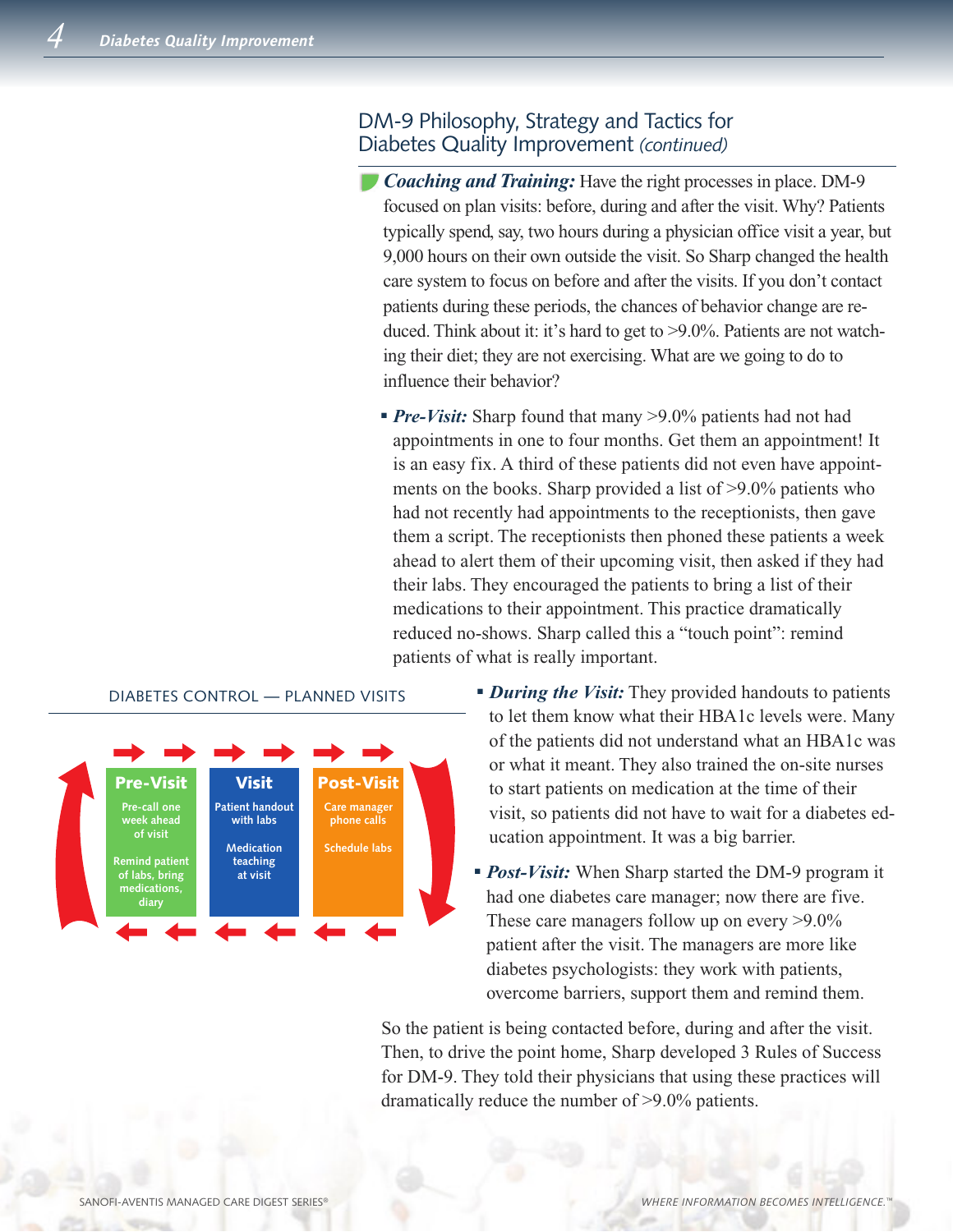- 1. *Appointment every four weeks.* If patients are coming in every four weeks, and professionals are calling them before and after their visit, they are being touched 5–6 times per month. After 3–4 months in succession, control can improve. Patients get the message that the physician is not giving up on them. See patients every four weeks until the problem is improved.
	- Sharp provided double-sided handouts, in which they tried to make the message simple. Many patients do not know what their goal is. Sharp wanted them to know, because if patients do not know the goal or the number, they are not going to get there. They wanted patient engagement. This was a psychological goal, but they wanted to make it as apparent as possible and have patients engage by entering their own score. This practice creates a virtual cycle—nice feedback. The handouts, printed in color, were more expensive, but effective.
- 2. *Laboratory every four weeks.* Measure HBA1c levels every month for patients who are >9.0%. This is a controversial part of the program. But Sharp learned that this practice provides feedback to patients. Results improved within a month, as the practice encourages patients and changes the dynamic.
- 3. *Titration of medication every four weeks.* But they found that it wasn't that patients weren't prescribed the right medications they just were not taking them.
	- LDL is a simpler issue. Many patients are taking their medications. Sharp provided physicians of high LDL (>100mg/dL) patients who had an upcoming appointment on the books a simple reminder to take an LDL test.

*Incentives and Recognition:* Sharp considers nonfinancial incentives—like simple recognition—preferable to financial incentives. Sharp talks about fostering an atmosphere of gratitude. Everyone likes being recognized. Hint: physician and administrative leaders send five handwritten thank-you notes a week, in which staff members are recognized for specific accomplishments. Sharp believes that it is the nonfinancial incentives that change cultures.

> *"It wasn't that patients weren't prescribed the right meds they just were not taking them."*



## **3 Rules of Success for DM-9**

- *1. Appointment every 4 weeks*
- *2. Laboratory every 4 weeks*
- *3. Titration of medication every 4 weeks if needed*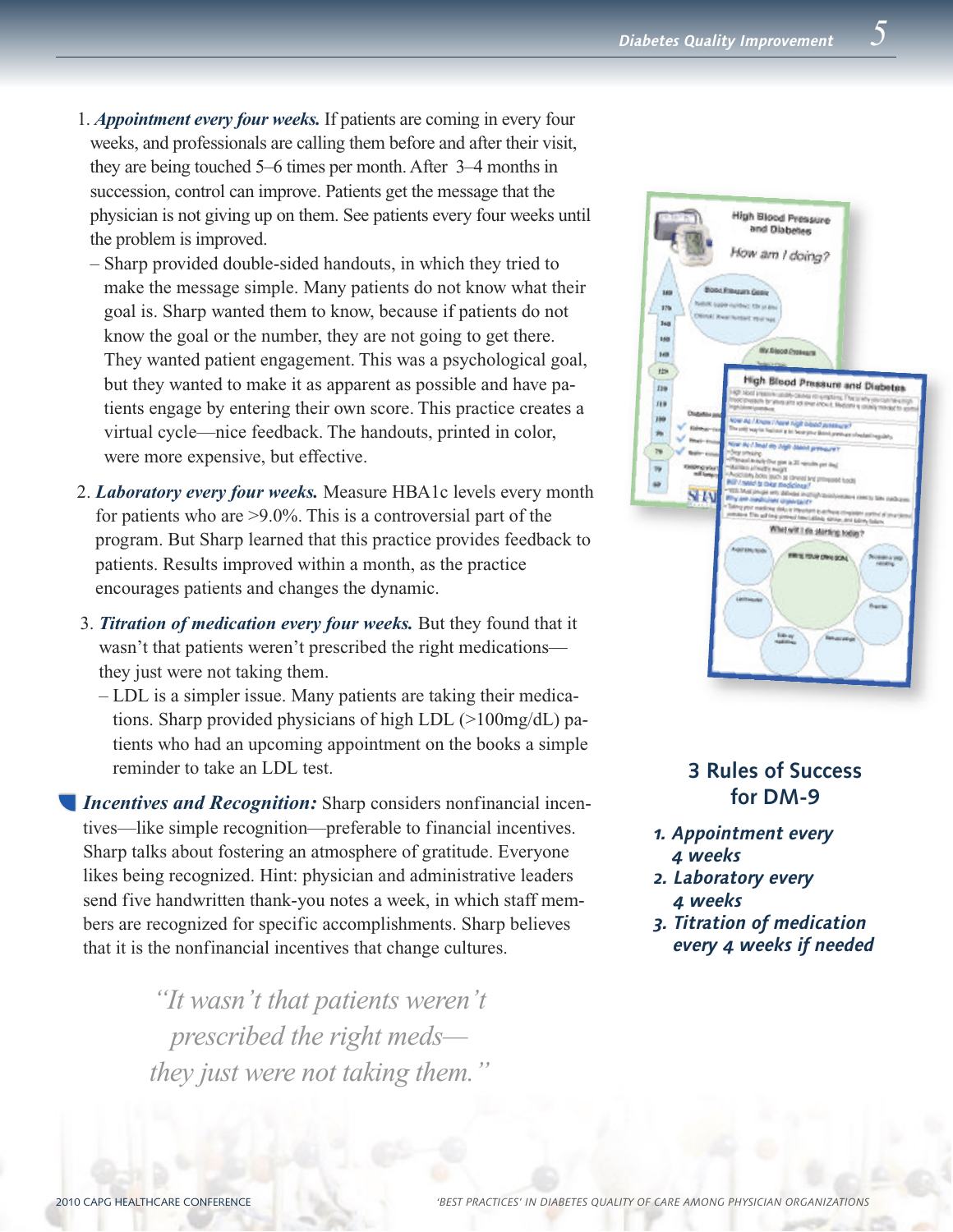*"...the purpose of the IHA P4P program is to determine the best practices of the highperforming groups, what they are doing that is different, and if there are any comparisons that could be made between and among them."*

## Results of NCQA's study on high-performing physician organizations in California

Jennifer Benjamin, National Committee for Quality Assurance (NCQA)

#### IHA P4P Program Overview

The Integrated Healthcare Association (IHA) is a statewide leadership group that promotes quality improvement, accountability and affordability of health care in California. IHA is now in the seventh year of the Pay for Performance (P4P) program, the largest non-governmental physician incentive program in the U.S. It includes eight health plans and over 200 medical groups representing 35,000 physicians providing care for 11.5 million HMO members.

The IHA P4P program includes a comprehensive set of measures, including measures of diabetes care. Diabetes care clinical measures have gradually been added to the measure set since the program's inception in 2003. In 2008, IHA added the Coordinated Diabetes Care domain, "to promote process redesign to systemize and strengthen diabetes care in California."

Data from 2008 show that there are variations in diabetes care clinical measure rates across California regions and individual physician organizations.

- <sup>n</sup> At the regional level, there is a 30 percentage-point differential in glycemic control rates (specifically, HBA1c range levels of <8.0%) between the lowest (in the Inland Empire and Los Angeles) and highest performing (in Sacramento and the Bay Area) regions in the state.
- <sup>n</sup> At the group level, there is an 80 percentage-point differential between the lowest and highest performing groups in the state.

At that time, sanofi-aventis approached IHA to propose partnering with them to identify best practices in California in terms of how the diabetes population is being treated. More specifically, the partnership sought to determine which practices used by physician organizations contribute to better glycemic control in a commercially insured population. IHA subcontracted with NCQA to perform the analysis.

At the CAPG Conference, Jennifer Benjamin, Assistant Vice President, Strategic Initiatives, NCQA presented an overview of this publication "Assessment of 'Best Practices' in Diabetes Quality of Care among Physician Organizations." The purpose of this study was to determine:

- best practices of the high-performing groups,
- what they are doing that is different, and
- If there are any comparisons that could be made between and among them.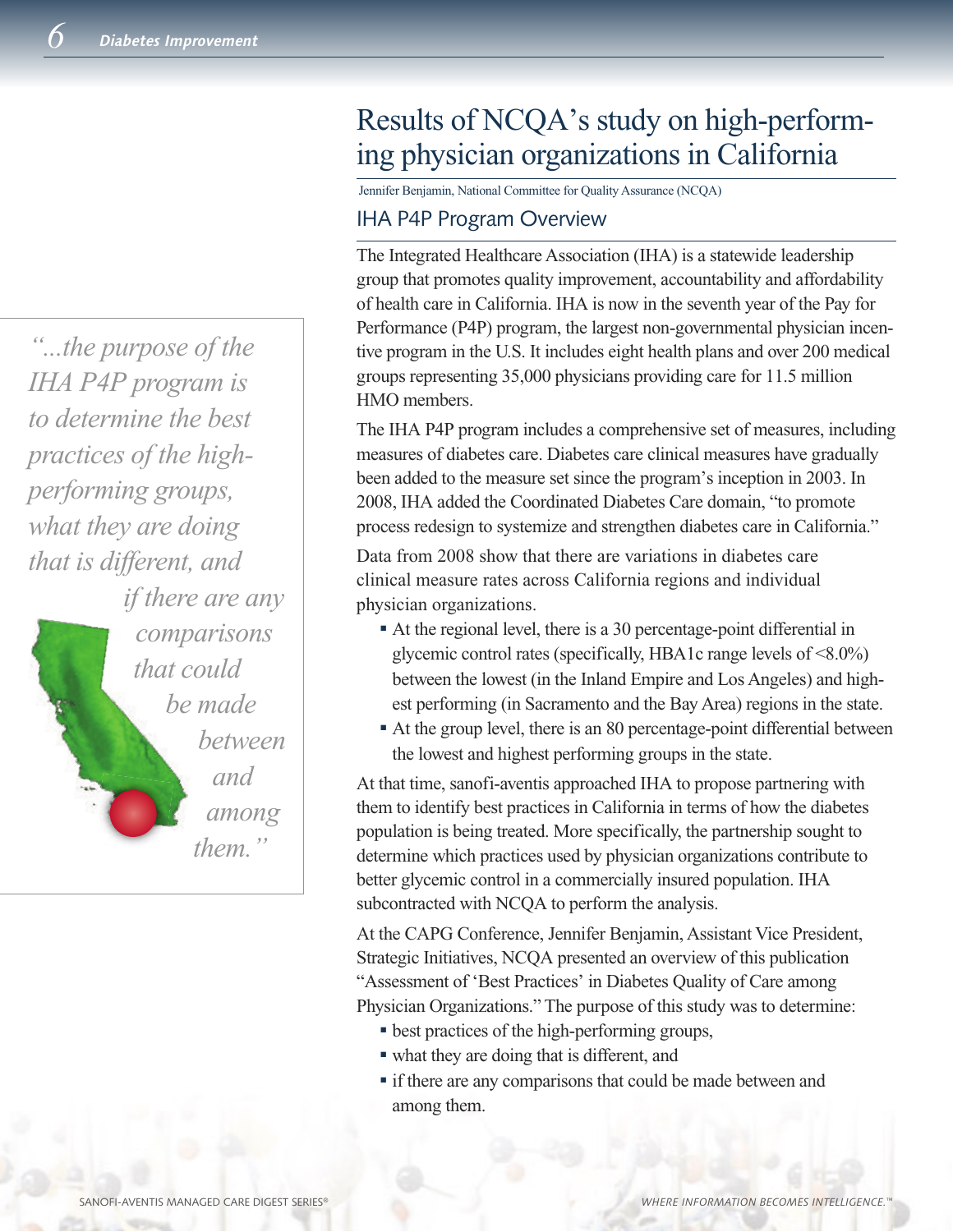The study selected 15 groups each in the top- and bottom-performing quartiles to interview, ensuring that they had adequate geographic distribution and the state was well represented.

Of those 30 selected, 17 responded and participated in the interviews: Twelve high-performing and five lower-performing physician organizations.

## Executive Summary: High-Performing Physician Organizations

The key is to convince medical and quality directors that diabetes program goals are top-down and part of the system. Which diabetes treatment system is in place and who is following it really makes a difference.

- $\triangleleft$  Characteristics of high-performing physician organizations:
	- Adopted more resource-intensive strategies
	- <sup>n</sup> Coordinated care by following "medical home" or "care team" models
	- <sup>n</sup> Emphasized patient self-management by offering classes and Web portals
	- <sup>n</sup> Developed interactive electronic platforms or EMR
	- <sup>n</sup> Focused on what works and further improvement

#### \* Characteristics of lower-performing physician organizations:

- <sup>n</sup> Struggled with limited resources, lots of challenges. (Within the first five minutes of the call interviewers would know from the group attitude if they were a low- or high-performing group. Yet highperforming groups were optimistic and had a can-do attitude: "What can we do with what we have?")
- <sup>n</sup> Struggled with basic standards of care: regular screenings, reminders and follow-ups
- <sup>n</sup> Had only partial or no electronic platform, registry, EMR
- <sup>n</sup> Lacked support staff for care management, e.g., educators, case managers
- <sup>n</sup> Were challenged by composition of patient population, e.g., SES, race, and low resources for quality improvement

### **Implications**

- v Patient engagement is key to managing chronic diseases.
- v A team-based approach to caring for patients includes not only care coordination but also organizational support for good glycemic control it is organization-wide, including specialists and hospitals.